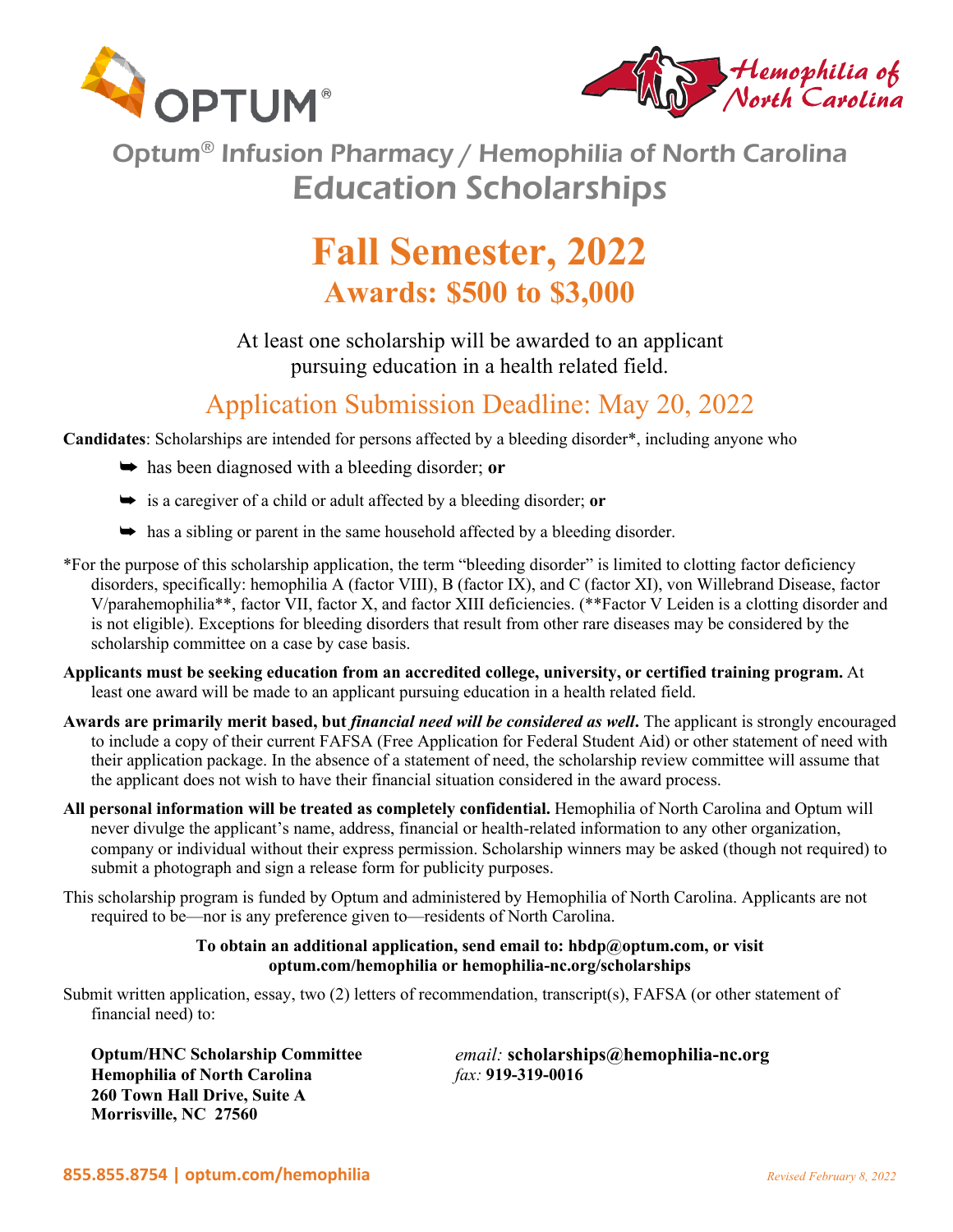



Optum® Infusion Pharmacy / Hemophilia of North Carolina Education Scholarships

# Application Form **page 1**

**EXAMPLE PLEASE TYPE OR PRINT:** 

| NAME: (LAST)   | (MI)        |
|----------------|-------------|
|                |             |
| CITY:          | STATE: ZIP: |
| HOME PHONE:    | CELL PHONE: |
| AGE:<br>EMAIL: |             |

## **List all persons living in your household (including yourself):**

| <b>Name</b>                 | Age | Relationship | <b>Bleeding</b><br>Disorder? | <b>Type of Bleeding Disorder</b> |
|-----------------------------|-----|--------------|------------------------------|----------------------------------|
| <b>Yourself</b> (applicant) |     |              | $\Box$ YES / $\Box$ NO       |                                  |
|                             |     |              | $\Box$ YES / $\Box$ NO       |                                  |
|                             |     |              | $\Box$ YES / $\Box$ NO       |                                  |
|                             |     |              | $\Box$ YES / $\Box$ NO       |                                  |
|                             |     |              | $\Box$ YES / $\Box$ NO       |                                  |
|                             |     |              | $\Box$ YES / $\Box$ NO       |                                  |
|                             |     |              | $\Box$ YES / $\Box$ NO       |                                  |
|                             |     |              | $\Box$ YES / $\Box$ NO       |                                  |

## **Name, address and phone number of your hematologist(s) or treatment center:**

NAME: ADDRESS:

CITY, STATE, ZIP: PHONE: